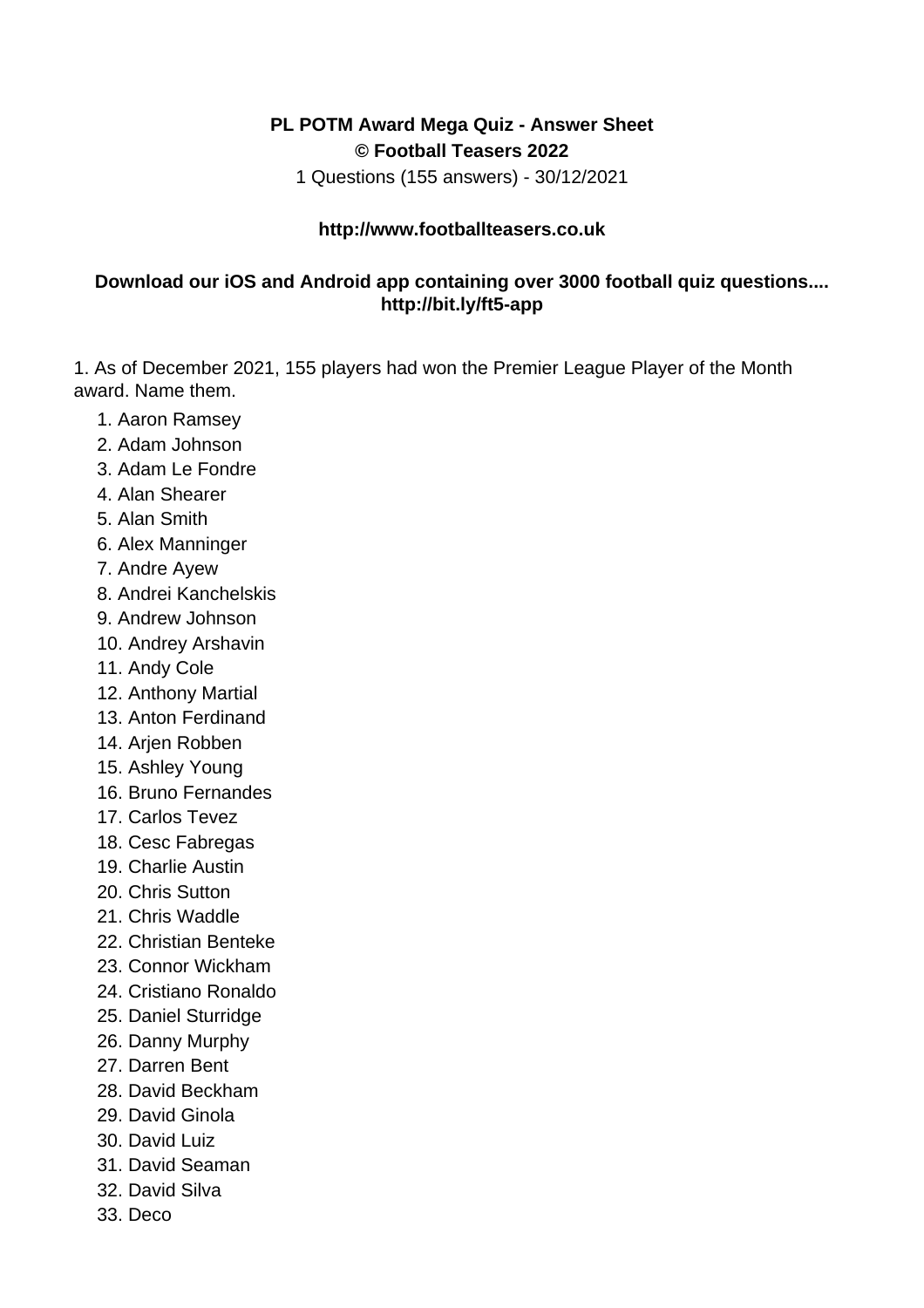- 34. Dele Alli
- 35. Demba Ba
- 36. Dennis Bergkamp
- 37. Diafra Sakho
- 38. Diego Costa
- 39. Dimitar Berbatov
- 40. Dion Dublin
- 41. Dominic Calvert-Lewin
- 42. Duncan Ferguson
- 43. Dwight Yorke
- 44. Eden Hazard
- 45. Edin Dzeko
- 46. Edu
- 47. Emmanuel Petit
- 48. Eric Cantona
- 49. Fernando Torres
- 50. Florent Malouda
- 51. Frank Lampard
- 52. Fraser Forster
- 53. Freddie Ljungberg
- 54. Gabriel Agbonlahor
- 55. Gareth Bale
- 56. Gareth Southgate
- 57. Gary McAllister
- 58. Gianfranco Zola
- 59. Graziano Pellè
- 60. Gylfi Sigurdsson
- 61. Harry Kane
- 62. Ian Wright
- 63. Ilkay Gundogan
- 64. James Beattie
- 65. Jamie Vardy
- 66. Jan Vertonghen
- 67. Jay-Jay Okocha
- 68. Jermain Defoe
- 69. Jesse Lingard
- 70. Jimmy Bullard
- 71. Joe Cole
- 72. Joe Willock
- 73. Johan Elmander
- 74. John Terry
- 75. Jose Antonio Reyes
- 76. Juan Mata
- 77. Juan Sebastian Veron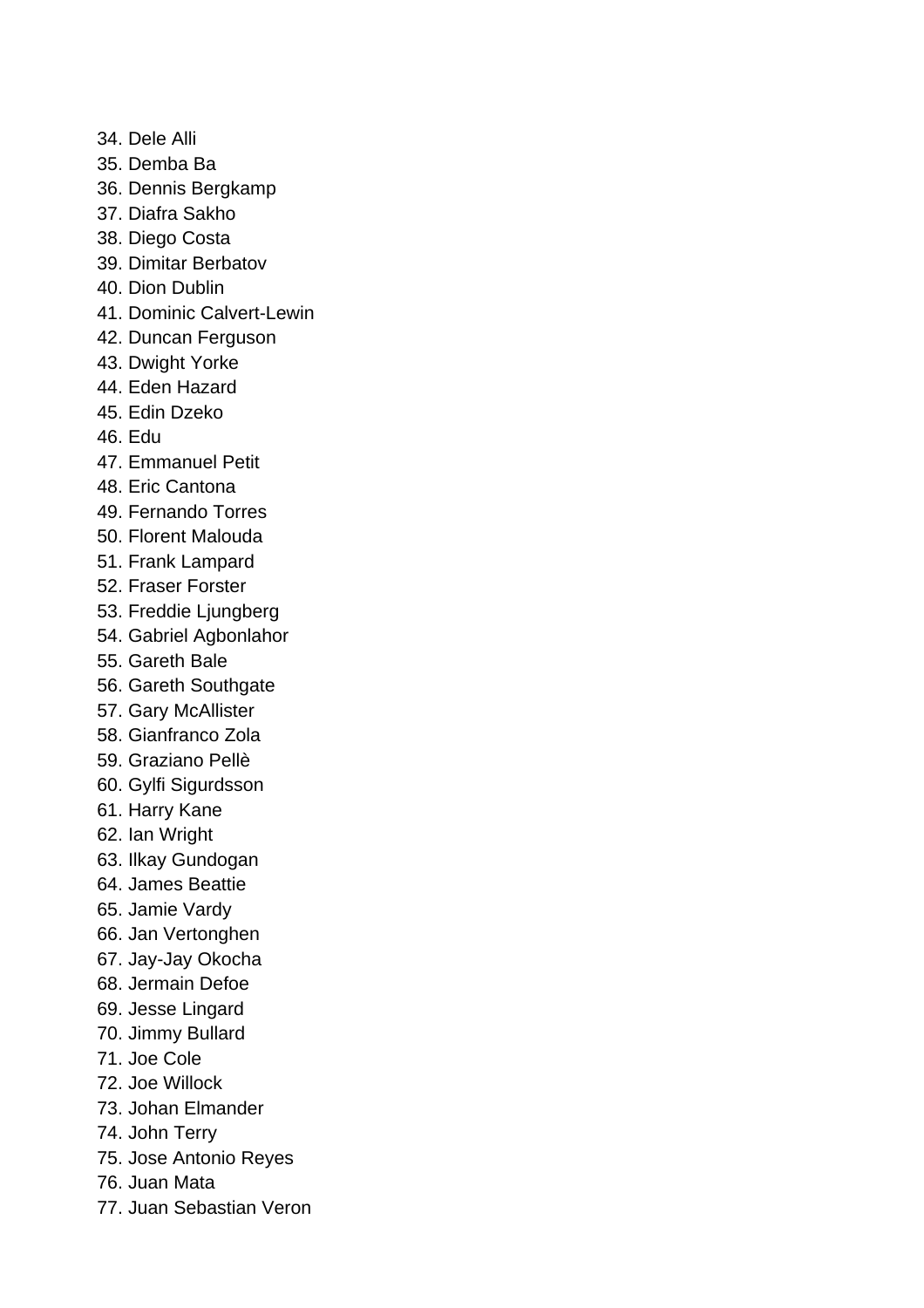78. Juninho 79. Jürgen Klinsmann 80. Kelechi Iheanacho 81. Kevin Campbell 82. Kevin Davies 83. Kevin Nolan 84. Kevin Phillips 85. Ledley King 86. Leroy Sane 87. Louis Saha 88. Lucas Moura 89. Luis Suarez 90. Marcus Bent 91. Marcus Rashford 92. Mark Schwarzer 93. Marouane Fellaini 94. Matt Le Tissier 95. Micah Richards 96. Michael Owen 97. Michail Antonio 98. Mickey Evans 99. Mikael Forssell 100. Mohamed Salah 101. Muzzy Izzet 102. Nemanja Vidic 103. Nicolas Anelka 104. Nikica Jelavic 105. Odion Ighalo 106. Olivier Giroud 107. Patrik Berger 108. Paul Ince 109. Paul Merson 110. Paul Robinson 111. Paul Scholes 112. Paulo Wanchope 113. Peter Odemwingie 114. Petr Cech 115. Phil Jagielka 116. Pierre-Emerick Aubameyang 117. Rafael van der Vaart 118. Raheem Sterling 119. Ray Parlour 120. Rio Ferdinand 121. Rob Lee